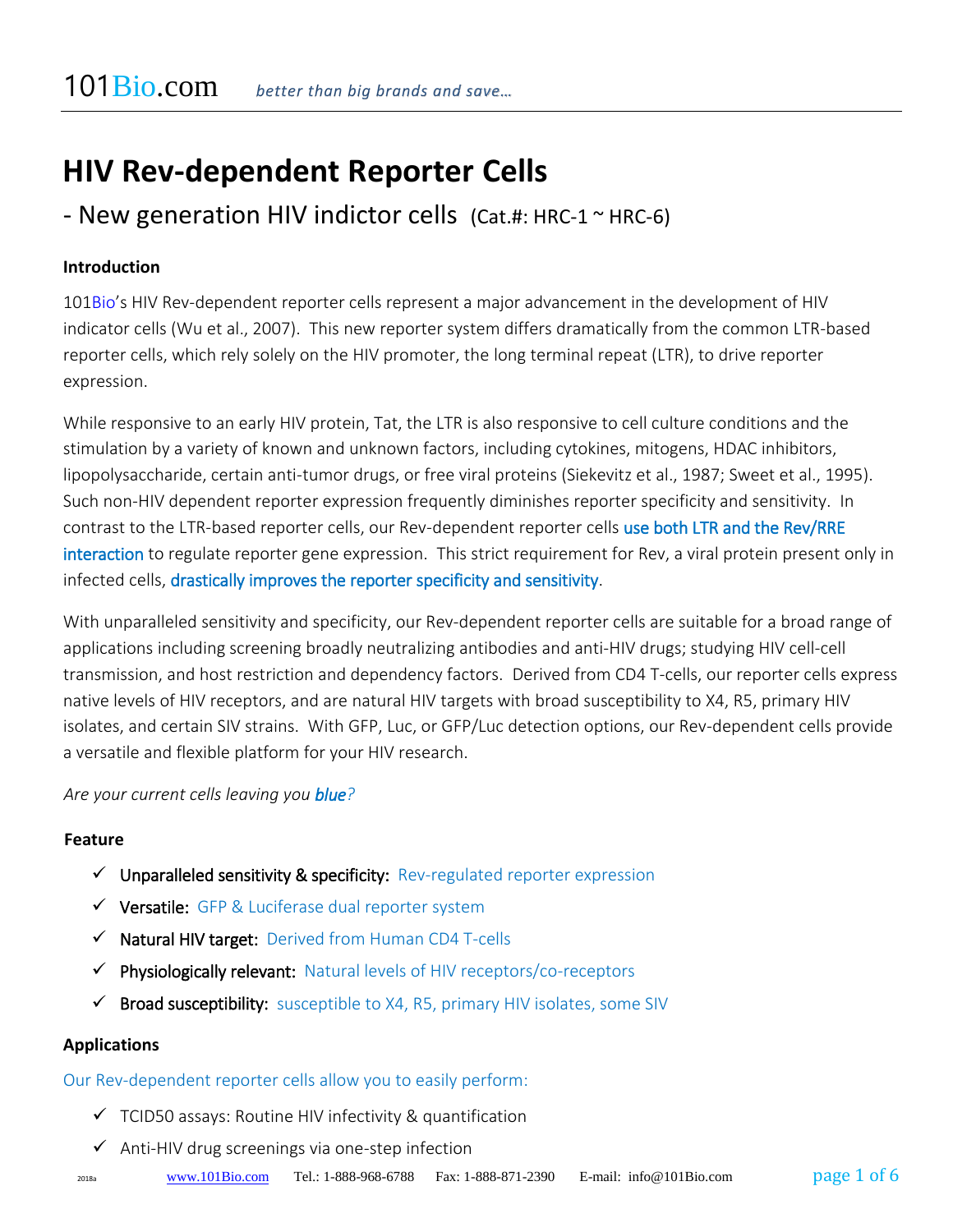- $\checkmark$  Routine EC50/LD50 quantifications of anti-HIV compounds
- $\checkmark$  Screenings for broadly neutralizing antibodies (bnAB) (from laboratory and clinical research samples)
- $\checkmark$  Neutralizing antibody quantifications
- ✓ HIV cell-cell transmission and HIV drug-resistance studies
- ✓ HIV host restriction factor (HRF) studies
- $\checkmark$  HIV host dependency factor (HDF) studies
- $\checkmark$  Low-level HIV gene expression assessments
- $\checkmark$  HIV pre-integration transcription studies
- $\checkmark$  HIV latency and reactivation studies
- $\checkmark$  HIV outgrowth detection following reactivation
- $\checkmark$  HIV tropism determinations

# **Tired of Being Blue?**

#### **Go** *Green* **or** *Firefly* **Instead...**

Have you ever mis-timed your assays only to have all your cells turn blue? Do the pictures all look familiar? Our Rev-dependent reporter cells eliminate the potential to generate false positive signal because your current indicator cells turned blue without HIV infection or because you did not perfectly time your



X-Gal staining. With unparalleled specificity & sensitivity, our Rev-dependent reporter cells come with a GFP, Luciferase or a combination GFP/Luciferase reporter that provides you with ease of use and flexibility.

# **Greater HIV Sensitivity and Specificity— Minimal Background Signal**

Nearly all HIV Indicator Cells use the LTR promoter to drive reporter expression. While responsive to HIV Tat, the LTR promoter generates false positive reporter expression due to HIV-independent factors - resulting in lower HIV specificity and a lower HIV detection range. Changes in cell culture conditions, the presence of mitogens, cytokines, cellular activators, and chromatin modulators can all produce background signal in LTR reporters. Our Rev-dependent reporter cells overcome the drawbacks of LTR reporter lines by being engineered to use the interaction between HIV Rev and RRE (Rev-Response Element) to regulate reporter expression. *Rev is present only in HIV+ cells.* The high stringency that Rev imposes on the reporter dramatically decreases background signal and significantly increases sensitivity. Thus, our Rev-dependent reporter cells specifically detect low-levels of HIV replication even in the presence of environmental factors that generate false signal with the LTR promoter.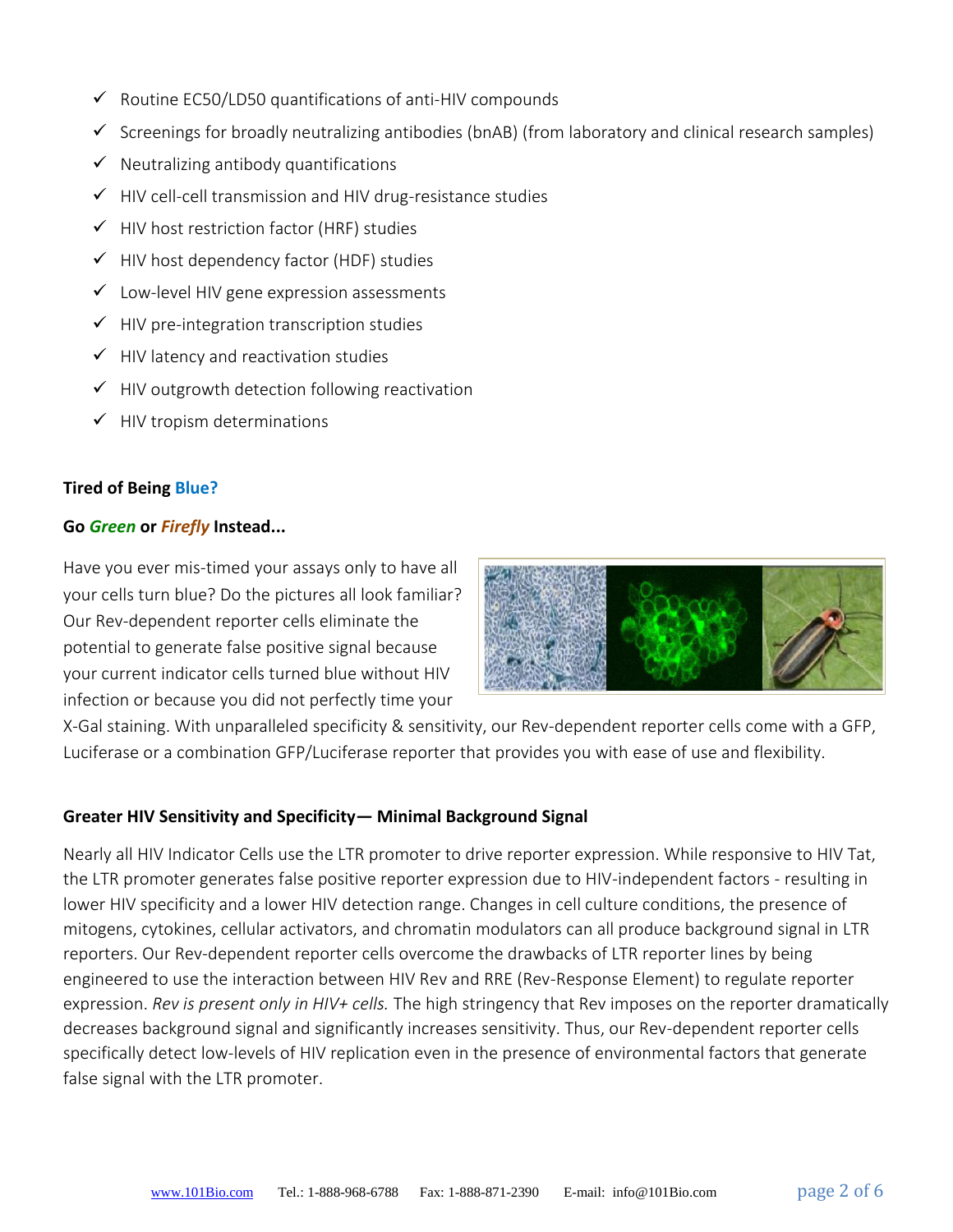

Our Rev-dependent reporter cells carry stably integrated reporter constructs that are derived from the HIV genome. The incorporation of RRE and multiple, authentic HIV splicing sites permits reporter expression only from the non-spliced and singly-spliced transcripts in the presence of Rev.



Our Rev-dependent reporter cells are highly HIV-specific when compared with the LTR-GFP indicator cells. Without HIV, our reporter cells have undetectable GFP, whereas the LTR-GFP cells have high background GFP. Our Rev-dependent reporter cells do not respond to PMA stimulation (100 ng / ml), while the LTR-GFP cells respond to PMA stimulation by producing high levels of GFP signal in the absence of HIV.

#### **Thoroughly Characterized**

Each of our cell lines has been thoroughly characterized and validated with regards to HIV responsiveness and sensitivity to anti-HIV inhibitors, HIV activators, and HIV neutralizing antibodies. Our reporter cells are derived from human T-cells and carry physiological or near-physiological levels of HIV receptors and relevant T-cell receptors. As such, our reporter cells are especially suited for quantifying HIV isolates and bnABs using laboratory and clinical research samples.

#### **Greater Physiological Relevance**

Our Rev-dependent reporter cells are derived from CD4 T-cells such as CEM-SS (Wu et al., 2007) and A3R5, (McLinden et al., 2013) and further engineered with a dual LTR and Rev-dependent reporter system. Because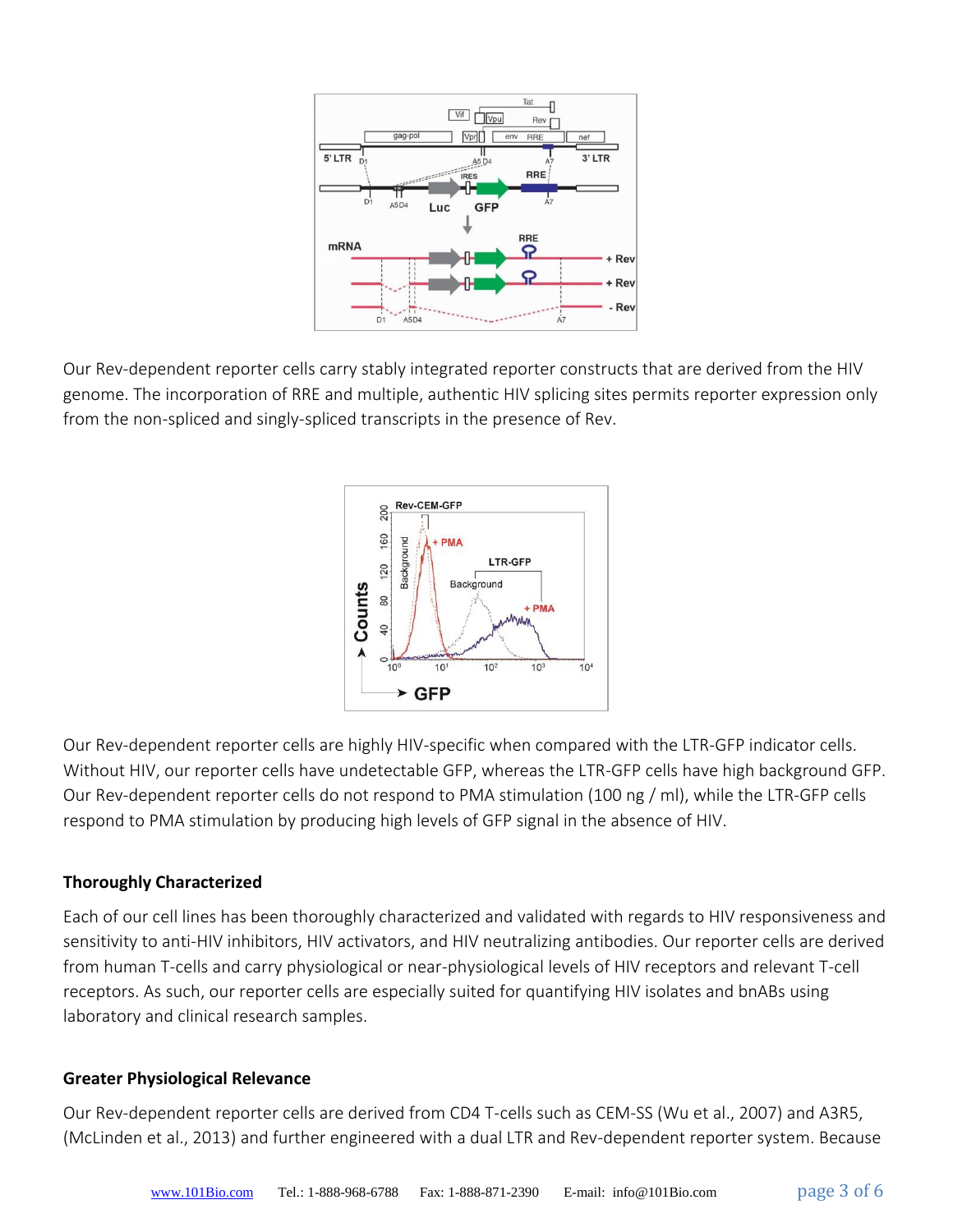they are derived from CD4 T-cells and do not contain a super-abundance of HIV receptors, our reporter cells provide a physiologically relevant and nAB sensitive reporter system.



Receptor cell density of A3R5 cells. Source: PLOS ONE, McLinden et al. 2013, 8: 11, e7756. Our Rev-dependent Cell Lines (derived from CEM-SS & A3.01 cells) do not have a super-abundance of receptors and more closely mimic natural T-cell HIV receptor densities.

# **Examples of Application**

#### Quantification of HIV neutralizing antibodies



.

Prior to infection, HIV(AD8), an R5 virus, was incubated with or without the HIV neutralizing antibody B12 (10 μg/ml final). After 1 h, Rev-A3R5-GFP cells were infected with Ab-neutralized and non-neutralized virus. Cells were washed and cultured for 48 hours. GFP expression was quantified by flow cytometry. PI = propidium iodide.

# One Step Anti-HIV Drug Screening with the Rev-dependent GFP/Luc Reporter Cell

Easy-to-Use: One Infection, 3 Readouts: Increase the efficiency of your screening process by simplifying your protocol. With our Rev-dependent reporter cell system, 3 readouts may be generated with one infection. Easily screen for positive candidates based on the luciferase signal and then obtain population dynamics through flow cytometry based on the fluorescent signal of GFP and/or a vital dye.

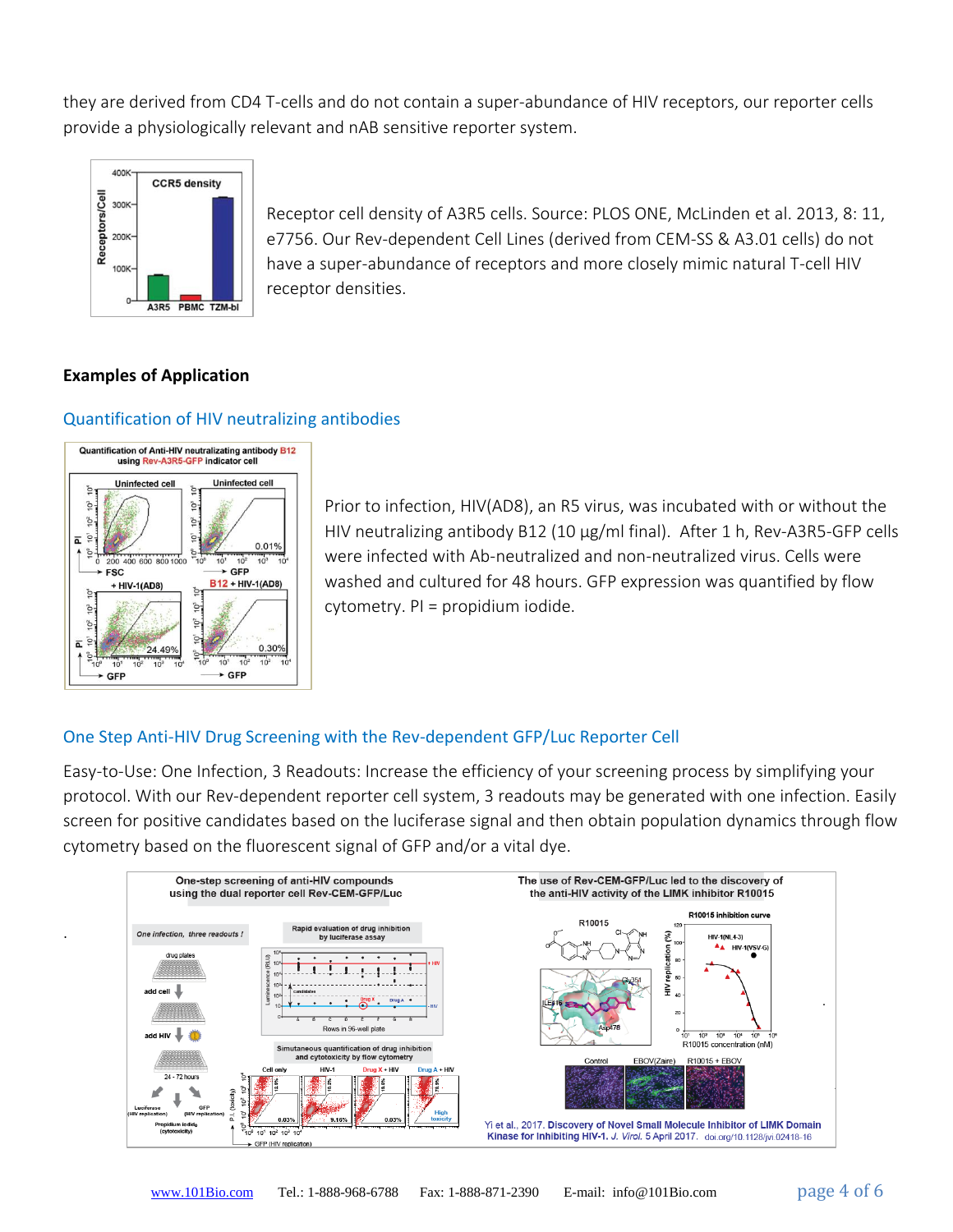#### **HIV Rev-dependent Reporter Cells**

| <b>Product</b>                | Catalog         | <b>Description</b>                                                                                                                                                                                                     | <b>Size</b>                    |  |
|-------------------------------|-----------------|------------------------------------------------------------------------------------------------------------------------------------------------------------------------------------------------------------------------|--------------------------------|--|
| Rev-A3R5-GFP                  | $HRC-1$         | Derived from A3.01 cells. Natural CD4, CXCR4 and $\alpha$ 4 $\beta$ 7 expression.                                                                                                                                      | 5 X 10 <sup>6</sup> cells/vial |  |
| Rev-A3R5-GFP/Luc              | HRC-2           | Constitutive CCR5 expression. Rev-dependent GFP expression<br>Derived from A3.01 cells. Natural CD4, CXCR4 and $\alpha$ 4 $\beta$ 7 expression.<br>Constitutive CCR5 expression. Rev-dependent GFP and Luc expression. | $5 \times 10^6$ cells/vial     |  |
| Rev-A3-GFP/Luc                | $HRC-3$         | Derived from A3.01 cells. Natural CD4 and CXCR4 expression.<br>Rev-dependent GFP and Luc expression.                                                                                                                   | 5 X 10 <sup>6</sup> cells/vial |  |
| <b>Rev-CEM-GFP</b>            | HRC-4           | Derived from CEM-SS cells. Natural CD4 and CXCR4 expression.<br>Rev-dependent GFP and Luc expression.                                                                                                                  | $5 \times 10^6$ cells/vial     |  |
| Rev-CEM-GFP/Luc               | HRC-5           | Derived from CEM-SS cells. Natural CD4 and CXCR4 expression.<br>Rev-dependent GFP and Luc expression.                                                                                                                  | 5 X 10 <sup>6</sup> cells/vial |  |
| Rev-CEM-Luc                   | HRC-6           | Derived from CEM-SS cells. Natural CD4 and CXCR4 expression.<br>Rev-dependent Luc expression.                                                                                                                          | 5 X 10 <sup>6</sup> cells/vial |  |
|                               |                 |                                                                                                                                                                                                                        |                                |  |
| <b>HIV Infection Enhancer</b> | H901-02, H901-1 | HIV Infection Enhancer, (enhance infection rate 5-20 folds)                                                                                                                                                            | $0.2$ ml, $1$ ml               |  |

#### **The Making of the Rev-dependent Reporter Cells**

The HIV Rev-dependent Reporter cell lines were originally developed in NIH of US. The first generation of the Rev-dependent cell, Rev-CEM, has been used extensively in multiple laboratories for studying HIV infection, anti-HIV drugs, and HIV cell-cell transmission. Multiple Rev-dependent Reporter cells have been developed recently to meet the needs of the HIV/AIDS research community.

#### **References**

Wu Y, Beddall MH, Marsh JW. Rev-dependent indicator T cell line. *Current HIV Research*. 2007; 5:395-403.

Siekevitz M, Josephs SF, Dukovich M, Peffer N, Wong-Staal F, Greene WC. Activation of the HIV-1 LTR by T cell mitogens and the transactivator protein of HTLV-I. *Science*. 1987; 238:1575–1578.

Sweet MJ, Hume DA. RAW264 macrophages stably transfected with an HIV-1 LTR reporter gene provide a sensitive bioassay for analysis of signalling pathways in macrophages stimulated with lipopolysaccharide, TNF-alpha or taxol*. J Inflamm*. 1995; 45:126 –135.

Yu D, Wang W, Yoder A, Spear M, Wu Y. The HIV envelope but not VSV glycoprotein is capable of mediating HIV latent infection of resting CD4 T cells. *PLoS Pathog*. 2009; 5(10):e1000633. PubMed PMID: 19851458.

Sigal A, Kim JT, Balazs AB, Dekel E, Mayo A, Milo R, et al. Cell-to-cell spread of HIV permits ongoing replication despite antiretroviral therapy. *Natur*e. 2011; 477(7362):95-8. PubMed PMID: 21849975.

Yoder A, Yu D, Dong L, Iyer SR, Xu X, Kelly J, et al. HIV envelope-CXCR4 signaling activates cofilin to overcome cortical actin restriction in resting CD4 T cells. *Cell*. 2008; 134(5):782-92. PubMed PMID: 18775311.

Spear M, Guo J, Turner A, Yu D, Wang W, Meltzer B, et al. HIV-1 triggers WAVE2 phosphorylation in primary CD4 T cells and macrophages, mediating Arp2/3-dependent nuclear migration. *J Biol Chem*. 2014; 289(10):6949-59. PubMed PMID: 24415754; PubMed Central PMCID: PMC3945356.